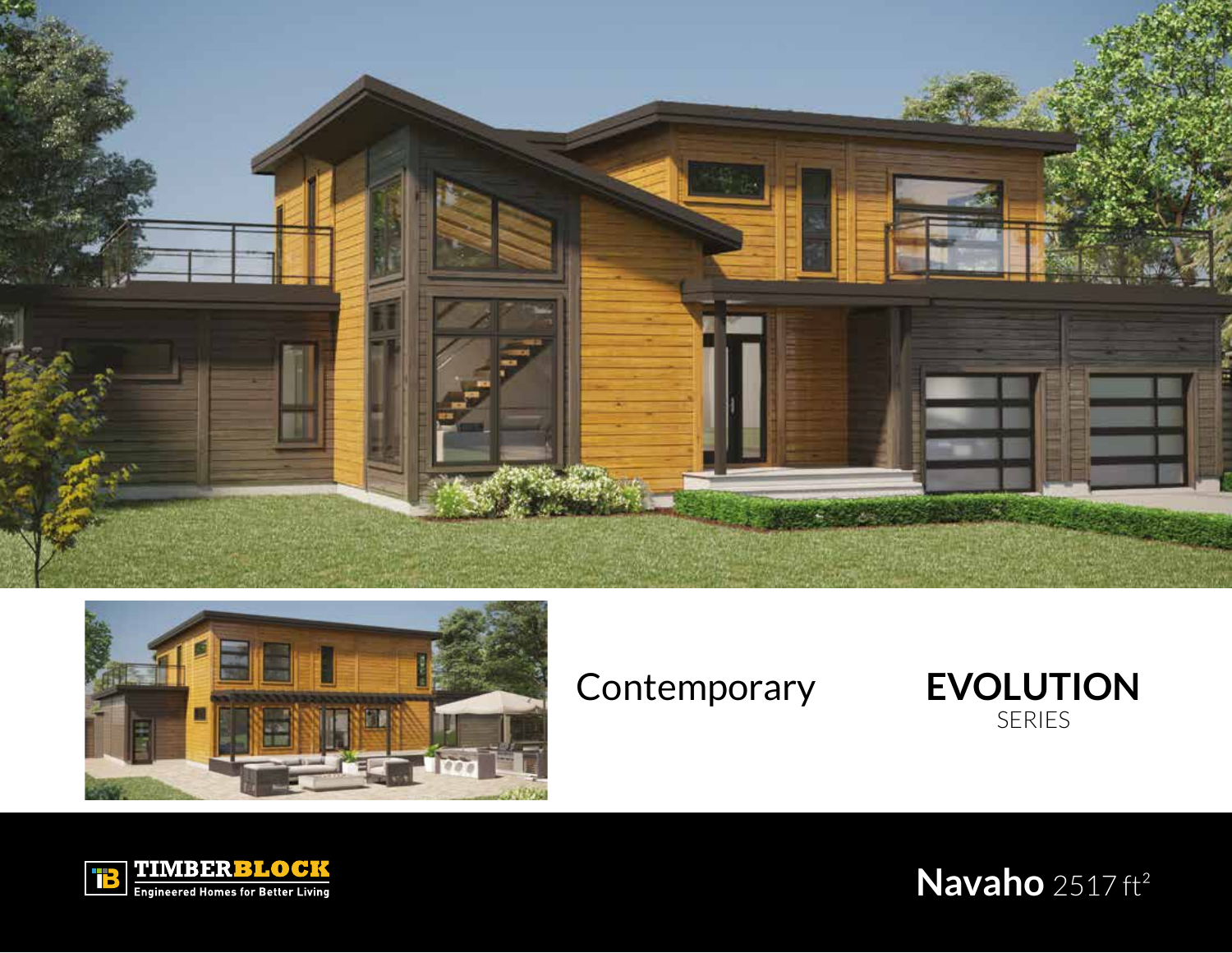

## Navaho 2517 ft<sup>2</sup> Contemporary

### **Options**

| Upstairs living room 13'-2" x 18'-2" |  |
|--------------------------------------|--|
| Double Garage 22'-10" x 24'-3"       |  |

### First Floor Second Floor





Mirabel, QC : 450-431-7676 / Granby, QC : 450-361-3344 Connelly Springs, NC: 1-866-929-5647 / Innisfil, ON: 705-436-1924 www.timberblock.com

THE TIMBER BLOCK SYSTEM, ITS COMPONENTS AND INTELLECTUAL PROPERTIES ARE PROTECTED BY INTERNATIONAL PATENTED PENDING LAWS. @2015 Timber Block Inc. All limages shown are 3D renders and are for illustration purpose only. The to international copyright law. The simple fact of using or copying the plans of Timber Block Inc?Thermostruture inc. in whole or in part or to fabricate or build directly or indirectly a home based, in whole or in part, o

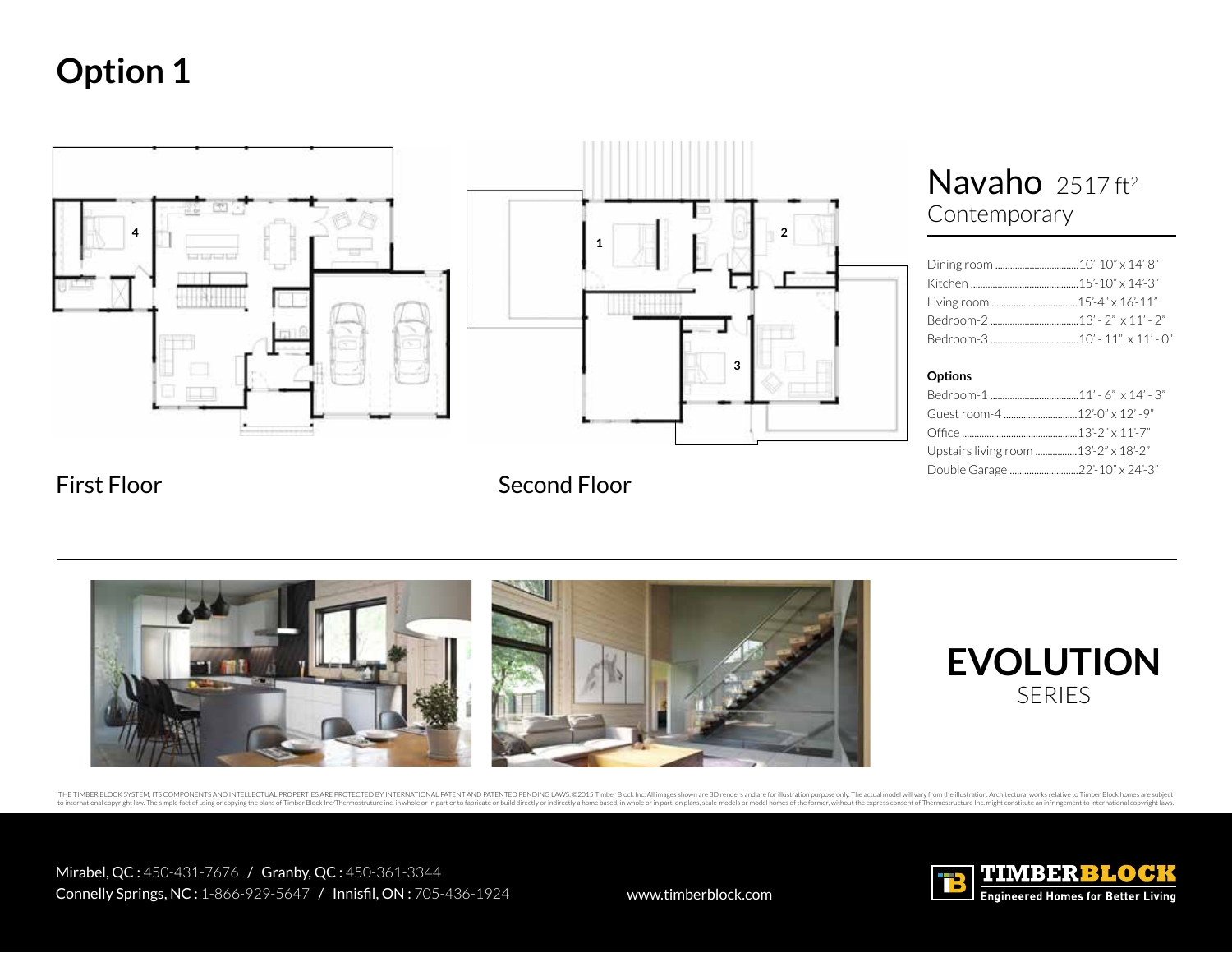

First Floor Second Floor



THE TIMBER BLOCK SYSTEM, ITS COMPONENTS AND INTELLECTUAL PROPERTIES ARE PROTECTED BY INTERNATIONAL PATENTED PENDING LAWS. @2015 Timber Block Inc. All images shown are 3D renders and are for illustration purpose only. The a to international copyright law. The simple fact of using or copying the plans of Timber Block Inc./Thermostruture inc. in whole or in part or to fabricate or build directly or indirectly a home based, in whole or in part,

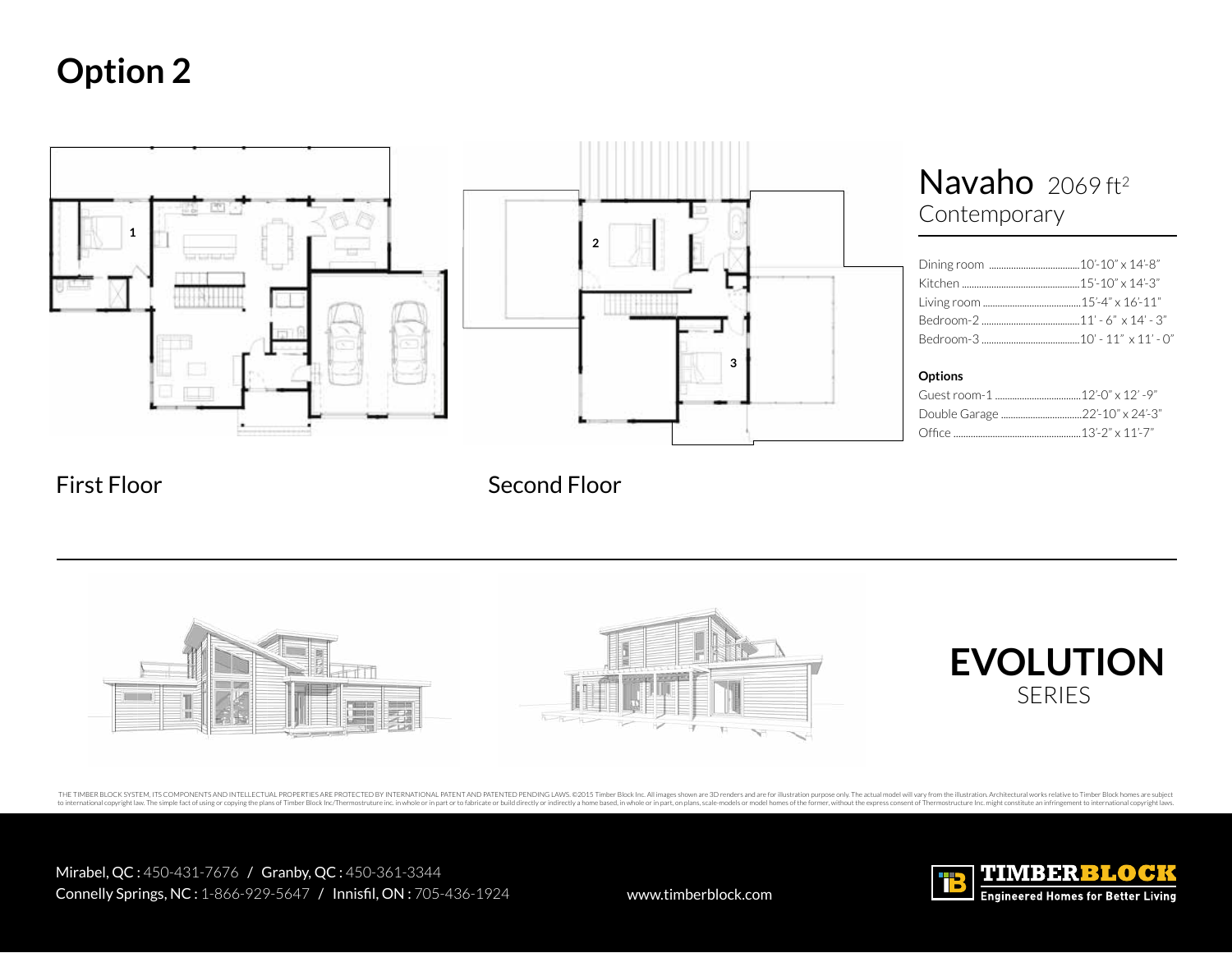



### Navaho 1737 ft<sup>2</sup> Contemporary

### **Options**

### First Floor Second Floor



THE TIMBER BLOCK SYSTEM, ITS COMPONENTS AND INTELLECTUAL PROPERTIES ARE PROTECTED BY INTERNATIONAL PATENTED PENDING LAWS. @2015 Timber Block Inc. All limages shown are 3D renders and are for illustration purpose only. The to international copyright law. The simple fact of using or copying the plans of Timber Block Inc?Thermostruture inc. in whole or in part or to fabricate or build directly or indirectly a home based, in whole or in part, o

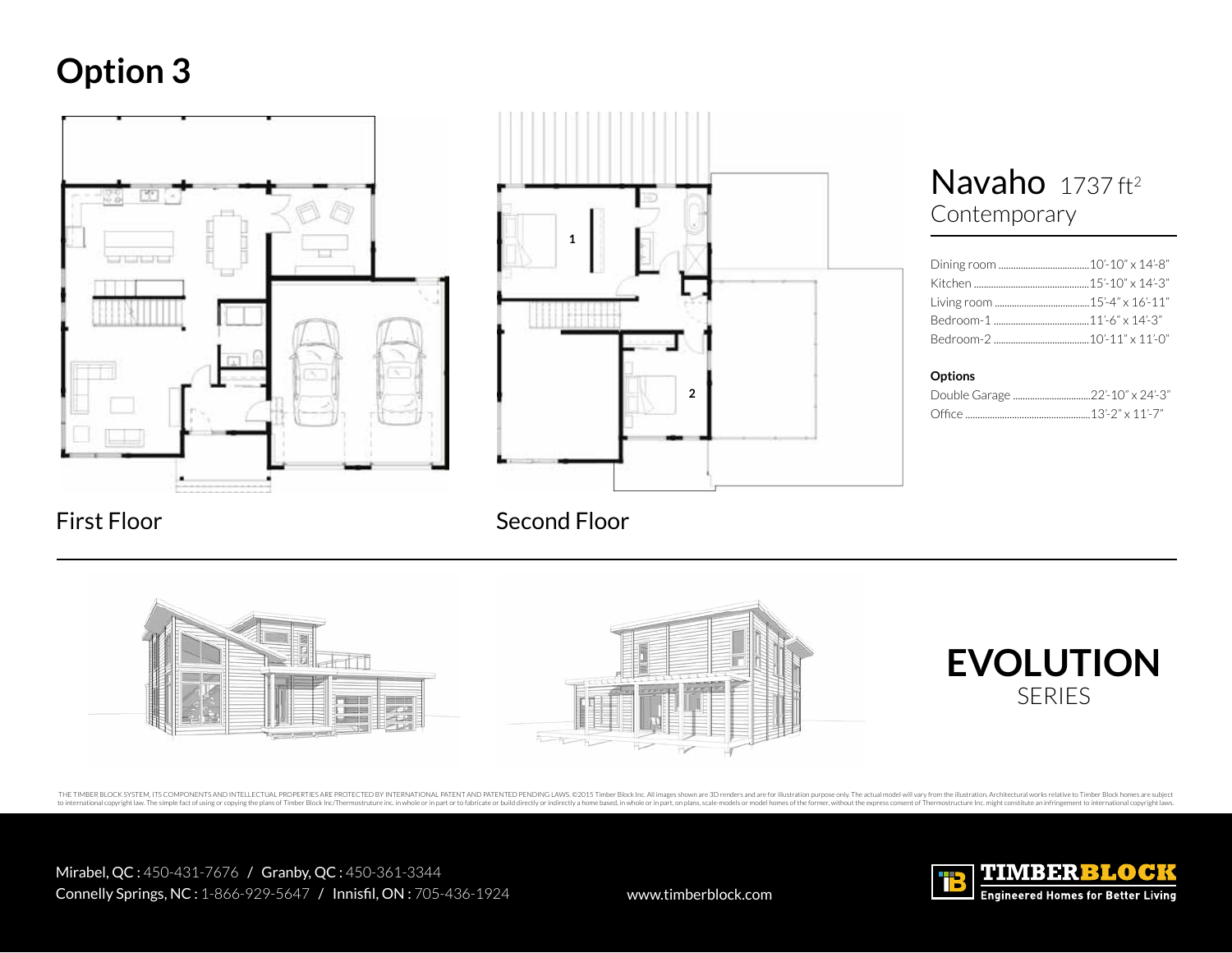

### First Floor Second Floor



THE TIMBER BLOCK SYSTEM, ITS COMPONENTS AND INTELLECTUAL PROPERTIES ARE PROTECTED BY INTERNATIONAL PATENTED PENDING LAWS. @2015 Timber Block Inc. All limages shown are 3D renders and are for illustration purpose only. The to international copyright law. The simple fact of using or copying the plans of Timber Block Inc./Thermostruture inc. in whole or in part or to fabricate or build directly or indirectly a home based, in whole or in part,